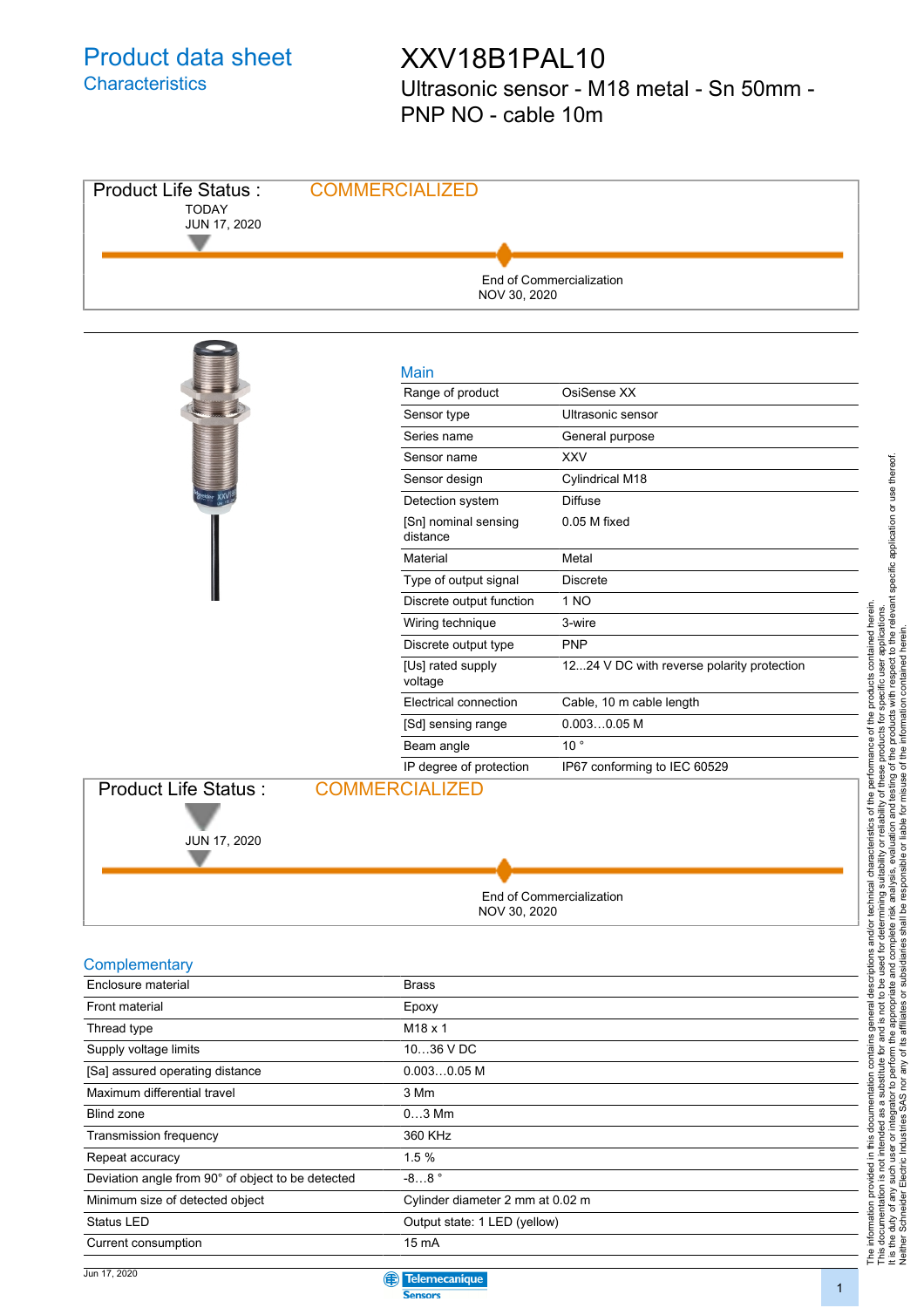| Maximum switching current | 200 MA with overload and short-circuit protection |
|---------------------------|---------------------------------------------------|
| Maximum voltage drop      | 2V                                                |
| Switching frequency       | $= 80$ Hz                                         |
| Maximum delay first up    | 5 Ms                                              |
| Maximum delay response    | 4 Ms                                              |
| Maximum delay recovery    | 4 Ms                                              |
| Marking                   | <b>CE</b>                                         |
| Threaded length           | 51 Mm                                             |
| Height                    | 18 Mm                                             |
| Width                     | 18 Mm                                             |
| Depth                     | 65 Mm                                             |
| Net weight                | $0.34$ Kg                                         |

#### Environment

| Standards                             | IEC 60947-5-2                                              |
|---------------------------------------|------------------------------------------------------------|
| Product certifications                | <b>CULus</b>                                               |
| Ambient air temperature for operation | 060 °C                                                     |
| Ambient air temperature for storage   | $-4080 °C$                                                 |
| Vibration resistance                  | $+/- 2$ mm conforming to IEC 60068-2-6 (f = 1055 Hz)       |
| Shock resistance                      | 50 gn in all 3 axes for 11 ms conforming to IEC 60068-2-27 |
| Resistance to electrostatic discharge | 8 KV level 4 conforming to IEC 61000-4-2                   |
| Resistance to electromagnetic fields  | 10 V/M level 3 conforming to IEC 61000-4-3                 |
| Resistance to fast transients         | 1 KV level 3 conforming to IEC 61000-4-4                   |

#### **Offer Sustainability**

| <b>REACh Regulation</b> | <b>E</b> <sup>P</sup> REACh Declaration    |
|-------------------------|--------------------------------------------|
| EU RoHS Directive       | Not applicable, out of EU RoHS legal scope |

# Contractual warranty<br>Warranty

18 months

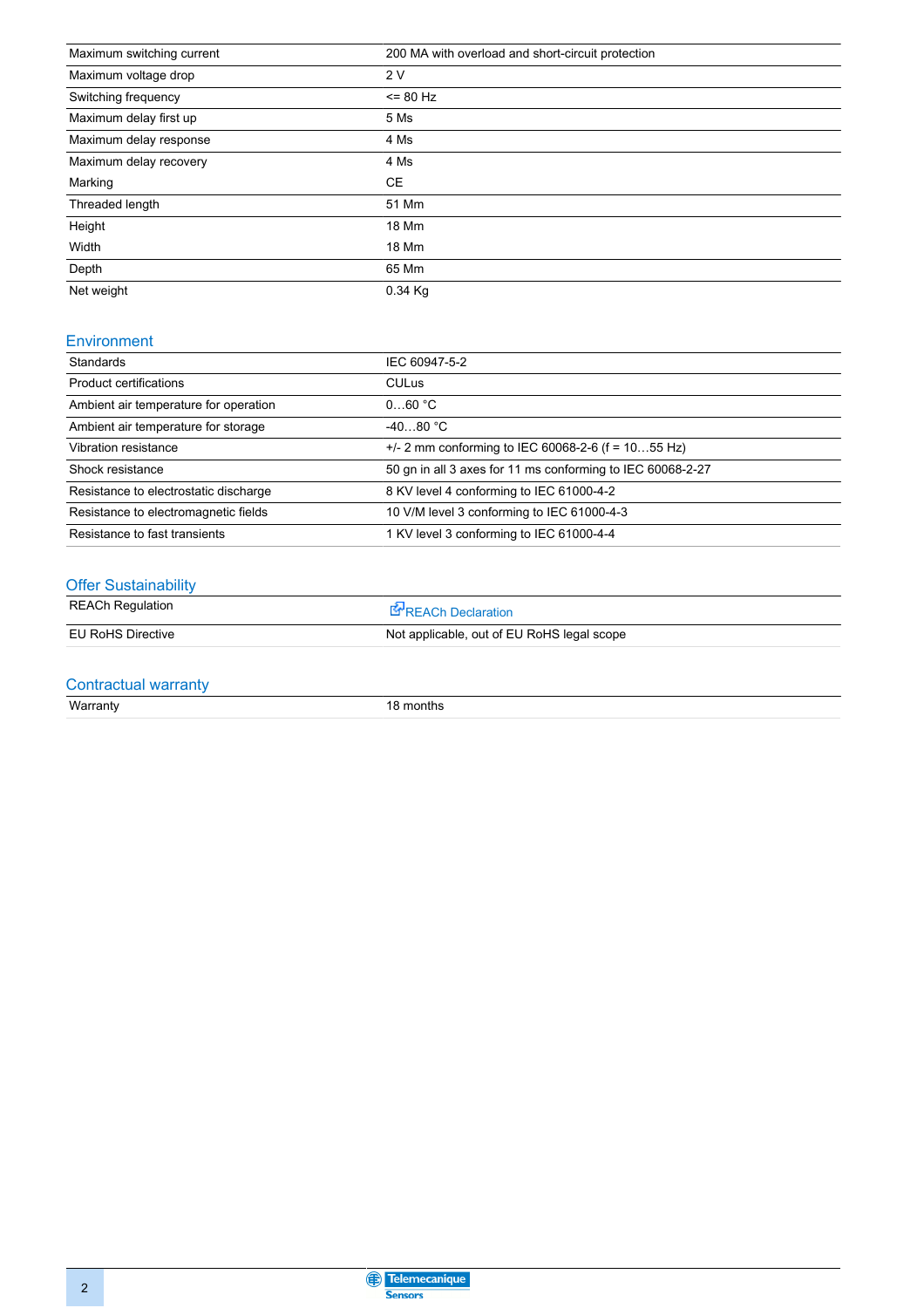Product data sheet Dimensions Drawings

### XXV18B1PAL10

#### **Dimensions**



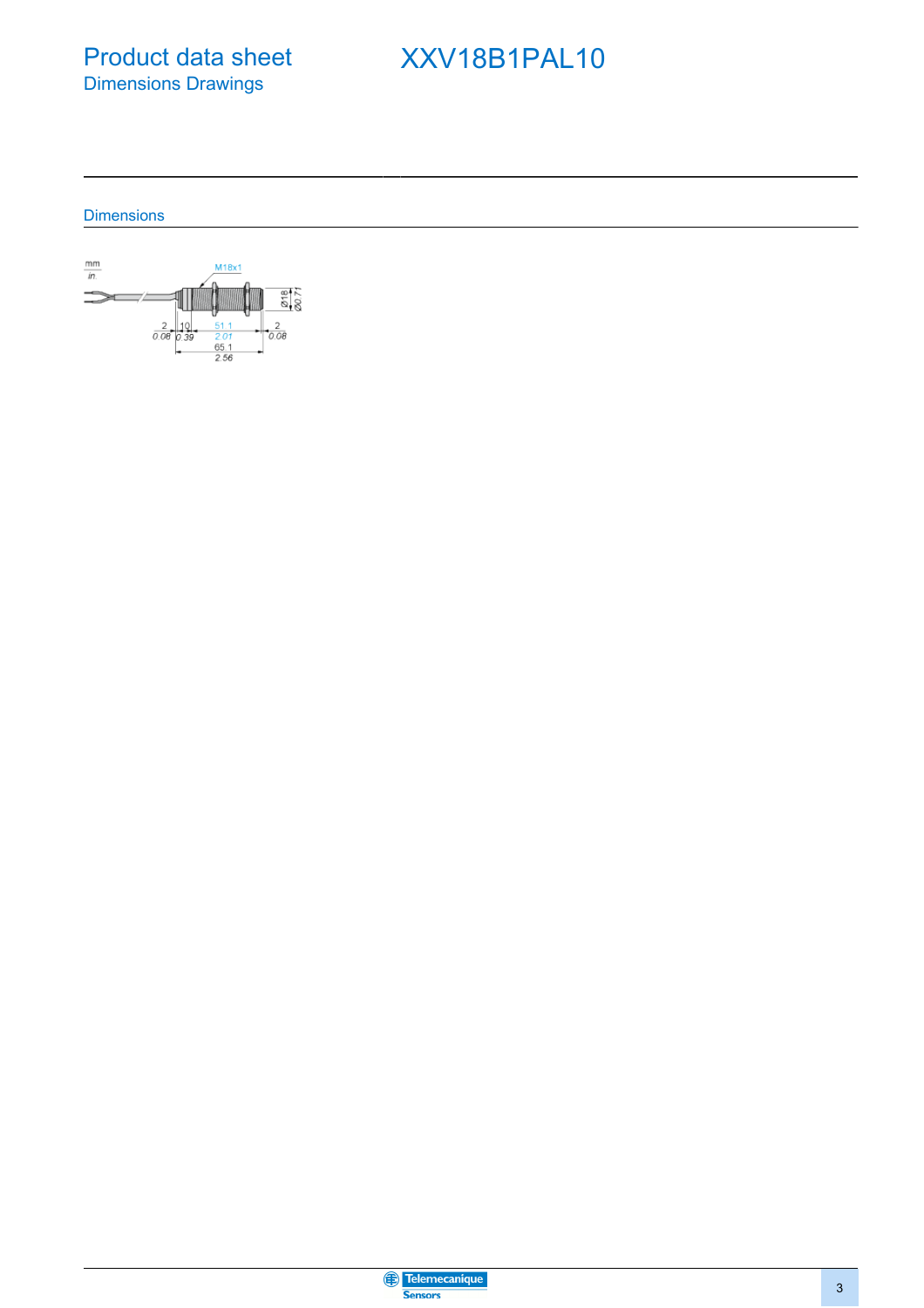

## XXV18B1PAL10

Minimum Mounting Distances





e(1) > 25 mm

e(2) 700 mm >

e(3) 60 mm>

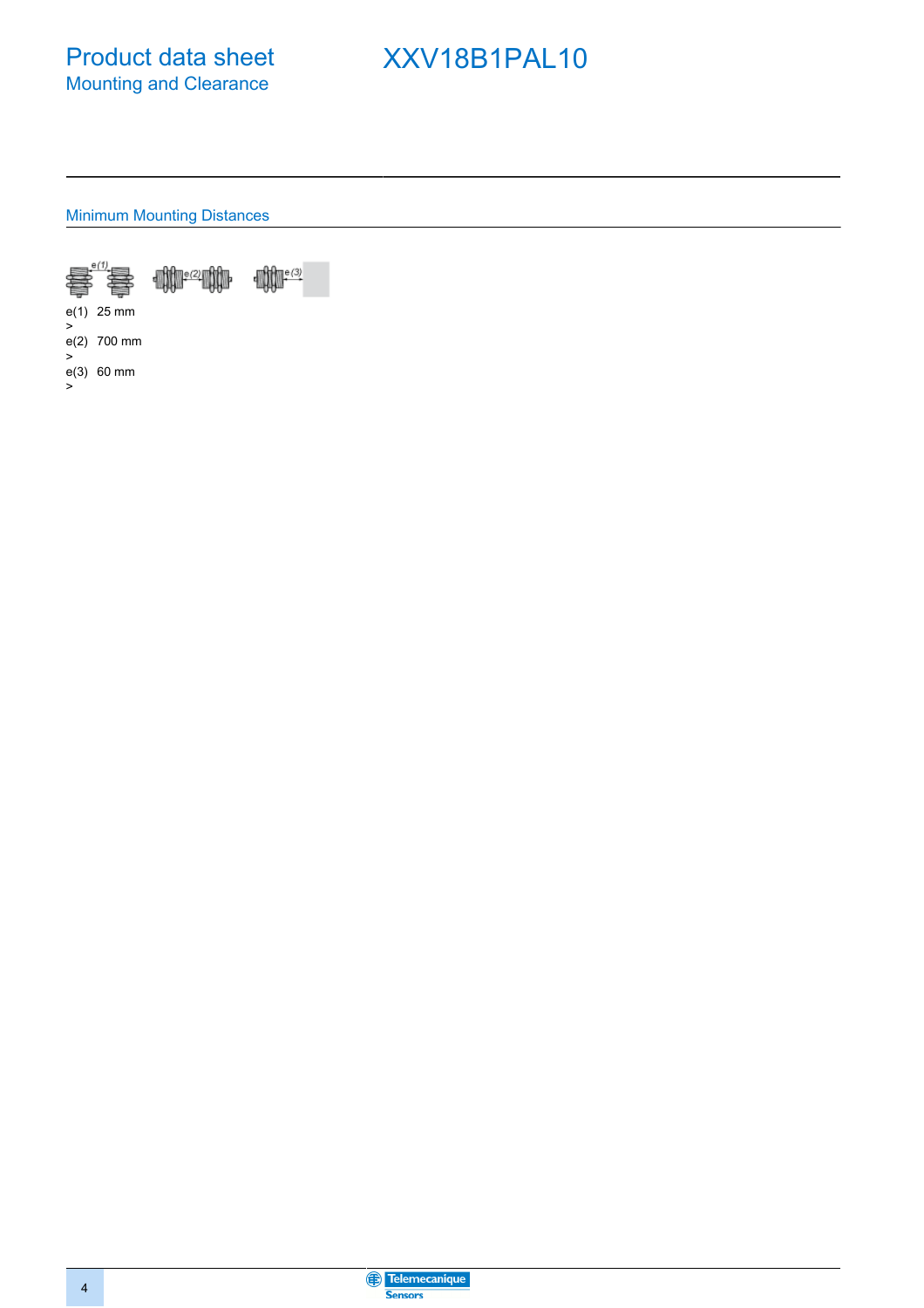Product data sheet Connections and Schema

### XXV18B1PAL10

Wiring Diagram